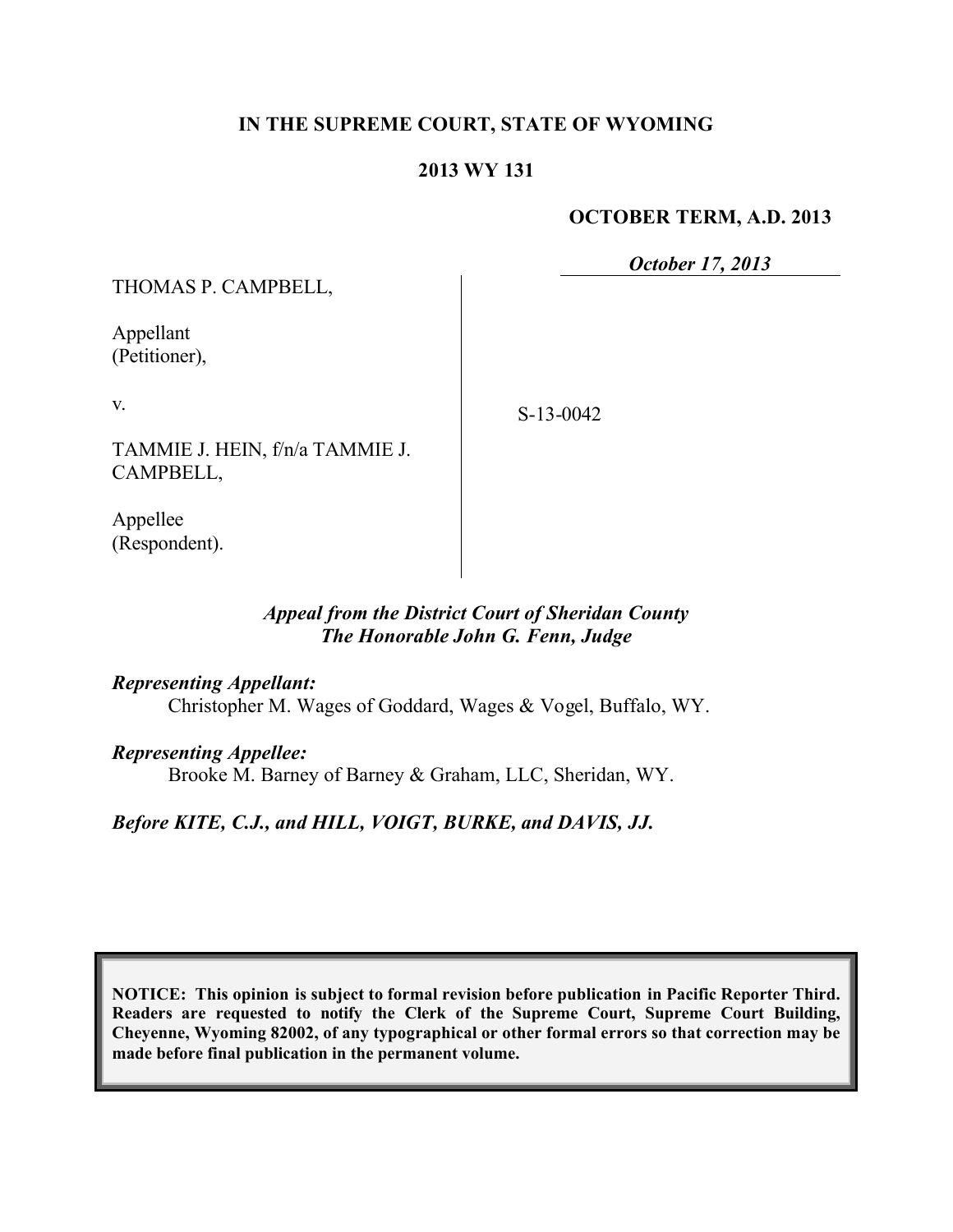**HILL,** Justice.

[¶1] Thomas Campbell (Husband) and Tammie Hein (Wife) were divorced in 2008 pursuant to a stipulated Property Settlement, Child Custody, Child Support Agreement. In 2010, Husband petitioned to reopen the Decree of Divorce, alleging that Wife had misrepresented material facts related to the parties' division of debt. The district court denied Husband's petition, and Husband appeals. We affirm.

#### **ISSUE**

[¶2] Husband states the issue on appeal as follows:

Whether the District Court erred when it entered its *Order Denying Petition to Reopen Decree of Divorce and Counterclaim*, dated November 30, 2012, and denied *Defendant's Petition to Reopen Decree of Divorce*.

## **FACTS**

[¶3] Husband and Wife were married in 1992 and separated in 2007. In December 2007, Husband and Wife met to discuss a divorce settlement and, in particular, division of the marital debts. From that meeting, the parties created a list of the marital debts, which included two loans from Wife's parents, Bill and Anita Wirth, and a loan from Wife's sister, Sherri Wirth. The balances owed on the loans from Wife's parents were \$30,000.00 and \$25,688.00. Husband and Wife agreed to divide the first loan from Wife's parents evenly, with each party responsible for \$15,000.00 of the debt. With respect to the second loan from Wife's parents, they agreed that Husband would be responsible for \$18,188.00 of the debt and Wife would be responsible for \$7,500.00. The loan from Wife's sister was in the amount of \$12,118.00, and Wife agreed to be responsible for that debt. The loans identified as loans from Wife's family were all loans made to Husband and Wife to help pay off debt incurred during their marriage.

[¶4] On October 8, 2008, Wife filed a Complaint for Divorce in the Fourth Judicial District Court, Sheridan County. The Complaint incorporated and attached a Property Settlement, Child Custody, Child Support Agreement (Agreement), signed by both Husband and Wife. The Agreement incorporated a document entitled "Debt Summary," which divided between Husband and Wife over \$267,000.00 in marital debt. Included in the Debt Summary were the debts owed to Wife's parents and sister, and the summary allocated responsibility for those debts in the manner previously agreed upon by the parties. On December 3, 2008, the district court entered a Decree of Divorce, which incorporated the terms of the parties' Agreement, including the stipulated Debt Summary.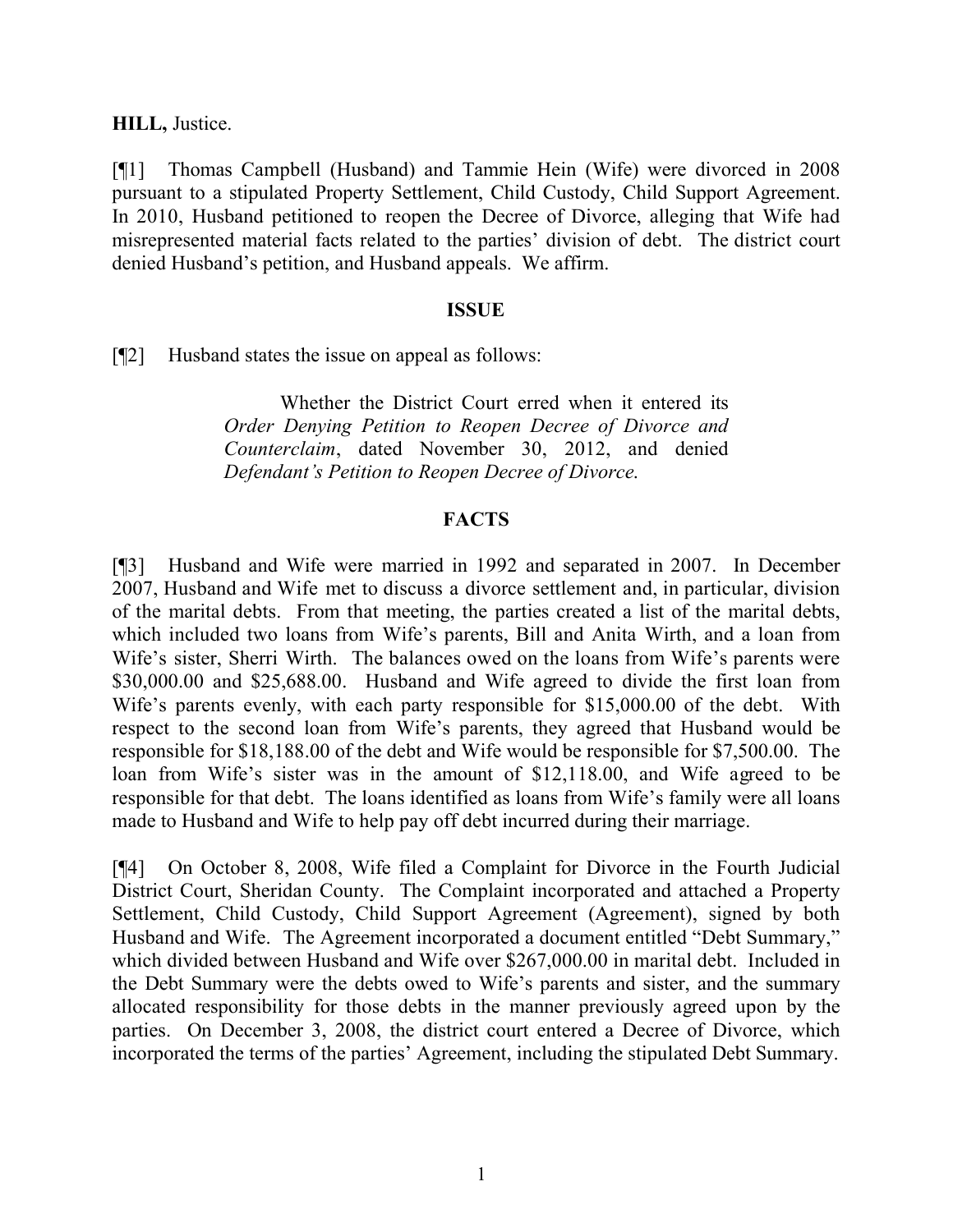[¶5] On June 16, 2010, Husband filed a petition to reopen the divorce decree pursuant to Rule 60(b) of the Wyoming Rules of Civil Procedure and Wyo. Stat. Ann. § 1-16-401. As grounds for reopening, Husband alleged that Wife intentionally misrepresented material facts concerning the parties' division of debts at the time the divorce decree was entered. In particular, Husband alleged that Wife made misrepresentations concerning the debt owed to her sister and concerning a vehicle loan. Husband asserted that Wife's fraud and/or misrepresentations caused him to accept responsibility for substantially more debt than he should have been allocated and resulted in an unfair and unjust judgment.

[¶6] On November 27, 2012, an evidentiary hearing was held on Husband's petition. Although it is not clear from the record when or how it occurred, at some point in the proceedings, Husband's claim regarding the vehicle loan was resolved or otherwise disposed of and Husband added claims regarding the two loans from Wife's parents. Thus, at the evidentiary hearing, the debts at issue were the loans from Wife's family the two loans from Wife's parents and the loan from Wife's sister. With regard to the loan from Wife's sister, Husband claimed that Wife's sister never loaned Wife money and that the money at issue was in fact a gift from David Hein, the man Wife would eventually marry after divorcing Husband. With regard to the two loans from Wife's parents, Husband alleged that Wife lied about the existence of the loans and claimed that no amount was owed to Wife's parents.

[¶7] On November 30, 2012, the court issued an order denying Husband's petition to reopen the divorce decree.<sup>1</sup> In so ruling, the court stated:

> Much of the evidence presented related to debt owed by the parties to Respondent's parents. This debt was disputed, and evidence exists that a promissory note alleged to have been signed by Respondent was not really signed by her. However, this does not rise to a level sufficient enough to reopen the decree. Rather, the existence of the debt is disputed, and apparently at issue in litigation in Oregon between Petitioner and his former in-laws.

> Respondent misrepresented the nature of a loan from her sister to her, which was actually from her boyfriend, now husband. However, the Court finds that such debt existed and was allocated to Respondent in the stipulated settlement between the parties. While such conduct by Respondent should not be condoned, the Court finds that the

 $\overline{a}$ 

<sup>1</sup> Wife filed a counterclaim contending that Husband had misrepresented the amount of one of his claimed marital debts. In addition to denying Husband's petition, the court found Wife had failed to prove her counterclaim. Wife did not appeal that ruling, and that finding in the court's order is therefore not at issue.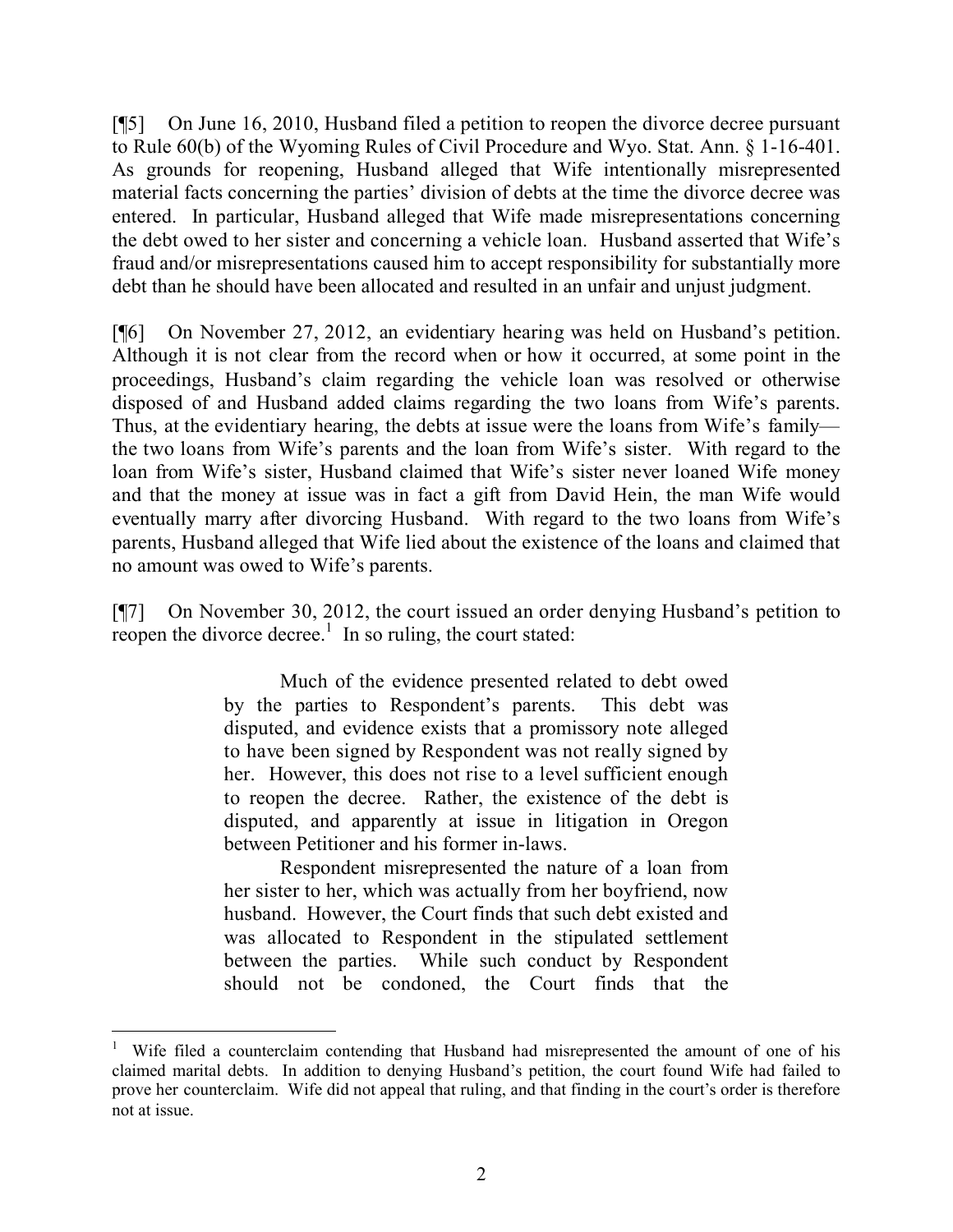misrepresentation of the source of the loan is insufficient to reopen the decree of divorce.

#### **STANDARD OF REVIEW**

[¶8] This Court reviews a decision on a motion to modify a judgment, whether pursuant to W.R.C.P. 60(b) or Wyo. Stat. Ann. § 1-16-401, for an abuse of discretion. *Painovich v. Painovich*, 2009 WY 116, ¶ 5, 216 P.3d 501, 503 (Wyo. 2009); *Barnett v. Barnett*, 704 P.2d 1308, 1310 (Wyo. 1985). We have said:

> Review of a court's decision on a Rule 60(b) motion is confined to a determination of whether the court abused its discretion, and it is the movant's burden to bring his cause within the claimed grounds of relief and to substantiate these claims with adequate proof. We will reverse an order denying relief under Rule 60(b) only if the trial court clearly was wrong.

*Painovich*, ¶ 5, 216 P.3d at 503 (citing *In re Injury to Seevers*, 720 P.2d 899, 901 (Wyo. 1986)).

[¶9] A court abuses its discretion when its decision exceeds the bounds of reason under the circumstances. *Jacoby v. Jacoby*, 2004 WY 140, ¶ 9, 100 P.3d 852, 855 (Wyo. 2004).

> In determining whether an abuse of discretion has occurred, our primary consideration is the reasonableness of the district court's decision in light of the evidence presented. We view the evidence in the light most favorable to the district court's determination, affording every favorable inference to the prevailing party and omitting from our consideration the conflicting evidence.

*Jensen v. Milatzo-Jensen*, 2013 WY 27, ¶ 7, 297 P.3d 768, 772 (Wyo. 2013) (quoting *In re Paternity*, *JWH v. DAH*, 2011 WY 66, ¶ 5, 252 P.3d 942, 945 (Wyo. 2011)).

#### **DISCUSSION**

[¶10] Husband brought his petition to reopen the parties' divorce decree pursuant to Rule 60(b) and § 1-16-401, both of which provide mechanisms to avoid the bar of *res judicata* and modify a decree's property or debt division based on the fraud or misrepresentations of a party to the judgment.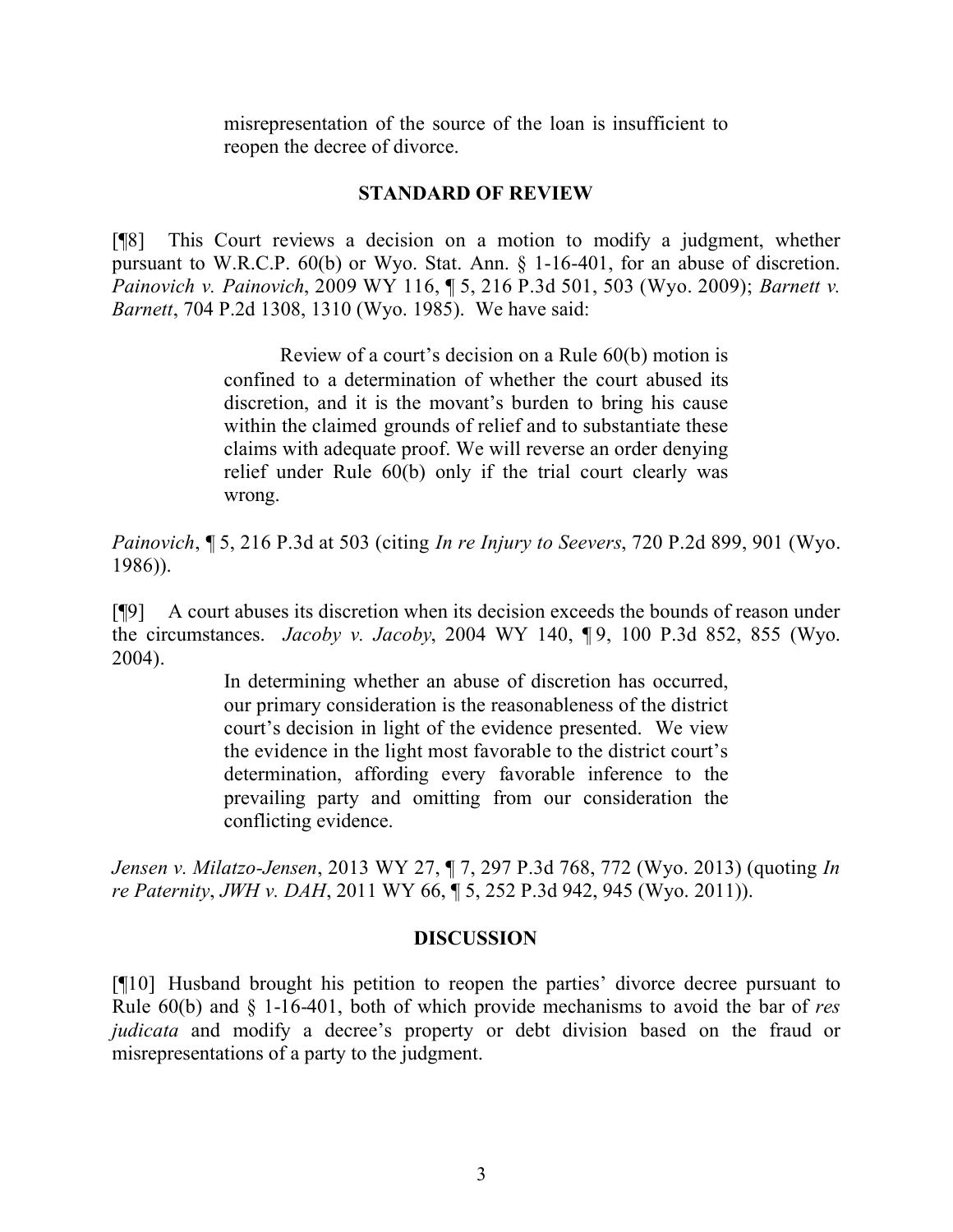In very limited situations a property division may be reopened and modified or vacated contrary to the bar of *res judicata.* Subject to specific time limitations, W.R.C.P. 60(b) and W.S. 1–16–401, *et seq.* authorize district courts to modify or vacate a judgment for fraud, mistake, inadvertence or irregularity.

*Harshfield v. Harshfield*, 842 P.2d 535, 538 (Wyo. 1992).

[¶11] The purpose of these provisions "'is to provide the courts with the means of relieving a party from the oppression of a final judgment or order, on a proper showing' where such judgments are 'unfairly' or 'mistakenly' entered." *Painovich*, ¶ 8, 216 P.3d at 504 (quoting *Erhart v. Flint Eng'g & Constr.*, 939 P.2d 718, 722 (Wyo. 1997)). The grounds for such relief must be clearly substantiated, and where fraud and misrepresentation is alleged, it must be proved by clear and convincing evidence. *Painovich*, **[8, 216 P.3d at 504.** "Fraud is never presumed, and the burden of proof to clearly establish such fraud or misrepresentation is upon the party seeking relief." *Id.* (quoting *Crawford v. Crawford*, 757 P.2d 563, 567 (Wyo.1988)).

## **A. Loans from Wife's Parents**

[¶12] We turn first to Husband's claim regarding the two loans from Wife's parents, and more particularly his allegation that Wife fabricated the loans. The loans from Wife's parents were listed as the first two debts on the Debt Summary, which summary was incorporated into the parties' Agreement and the divorce decree. The loans were identified as "Bill Wirth first loan," with a balance of \$30,000.00, and "Bill Wirth second loan," with a balance of \$25,688.00. The loans from Wife's parents were further referenced in both the parties' Agreement and the divorce decree with the following provision, our emphasis added:

> The Wife and Husband agree to sell the marital home located at 716 W. Ridge Drive, Omak, Washington. During that period of time the Husband agrees to make all house payments, pay for all insurance and property taxes. The Wife and Husband agree to work together to sell the home as soon as possible for a reasonable amount and in the event the home is not sold within six (6) months the parties agree to communicate in an effort to decide upon a sale price for the home and list the home for sale. If the home is listed for sale all realtor's fees will be paid from the proceeds of sale, the first mortgage satisfied and *if there are any excess proceeds those will be paid over to the Wife's parents in an effort to*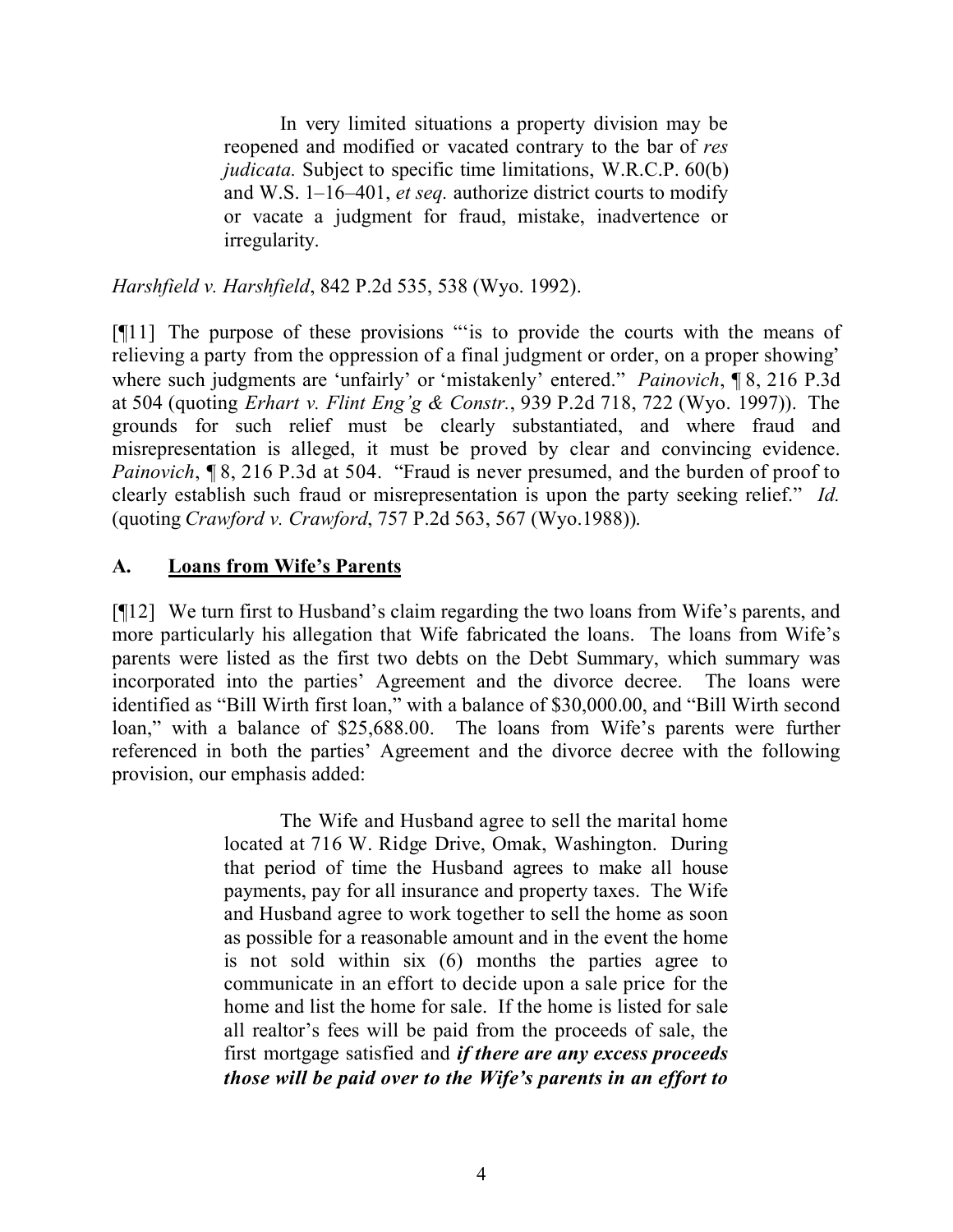## *satisfy as much as possible the outstanding amounts owed to the Wife's parents*.

[¶13] In its decision regarding the debt to Wife's parents, the district court acknowledged that the debt was disputed, that it was the subject of separate litigation between Husband and Wife's father, and that there were questions regarding the authenticity of Wife's signature on a promissory note to her parents. The court concluded, however, that this was not a sufficient basis to reopen the divorce decree. In other words, the court found that Husband did not present clear and convincing evidence that Wife fabricated the loans from her parents.

[¶14] Husband contends that the district court abused its discretion, and in so arguing on appeal, he cites to a litany of evidence that this Court should accept as clear and convincing evidence that Wife fabricated the loans from her parents. We reject Husband's argument because it asks this Court to do the very thing that our standard of review precludes—to reweigh the evidence and give all favorable inferences to the evidence supporting Husband's position. Instead, consistent with our standard of review, we view the evidence in the light most favorable to the court's determination and give every favorable inference to the prevailing party while omitting from our consideration the conflicting evidence. When we consider the record in this manner, we find no abuse of discretion in the court's refusal to reopen the decree to address concerns related to the loans from Wife's parents.

[¶15] The record contains evidence from both Husband and Wife that loans were taken from Wife's parents. Husband testified to a general knowledge of loans from Wife's parents:

> Q. Okay. Do you recall testifying in your deposition that you were aware that Mrs. Hein owed money to her parents during your marriage?

> > A. Correct.

Q. Okay. But it's your testimony today that you didn't know anything about these loans until December of 2007?

A. Those specific loans, correct.

Q. Okay. So you knew there was money out there that she owed, just not these specific loans?

A. I didn't know how much. There was money going back and forth all the time.

Q. Okay. So you knew that there were loans, you just didn't know the amounts?

A. I didn't know about these two specific loans.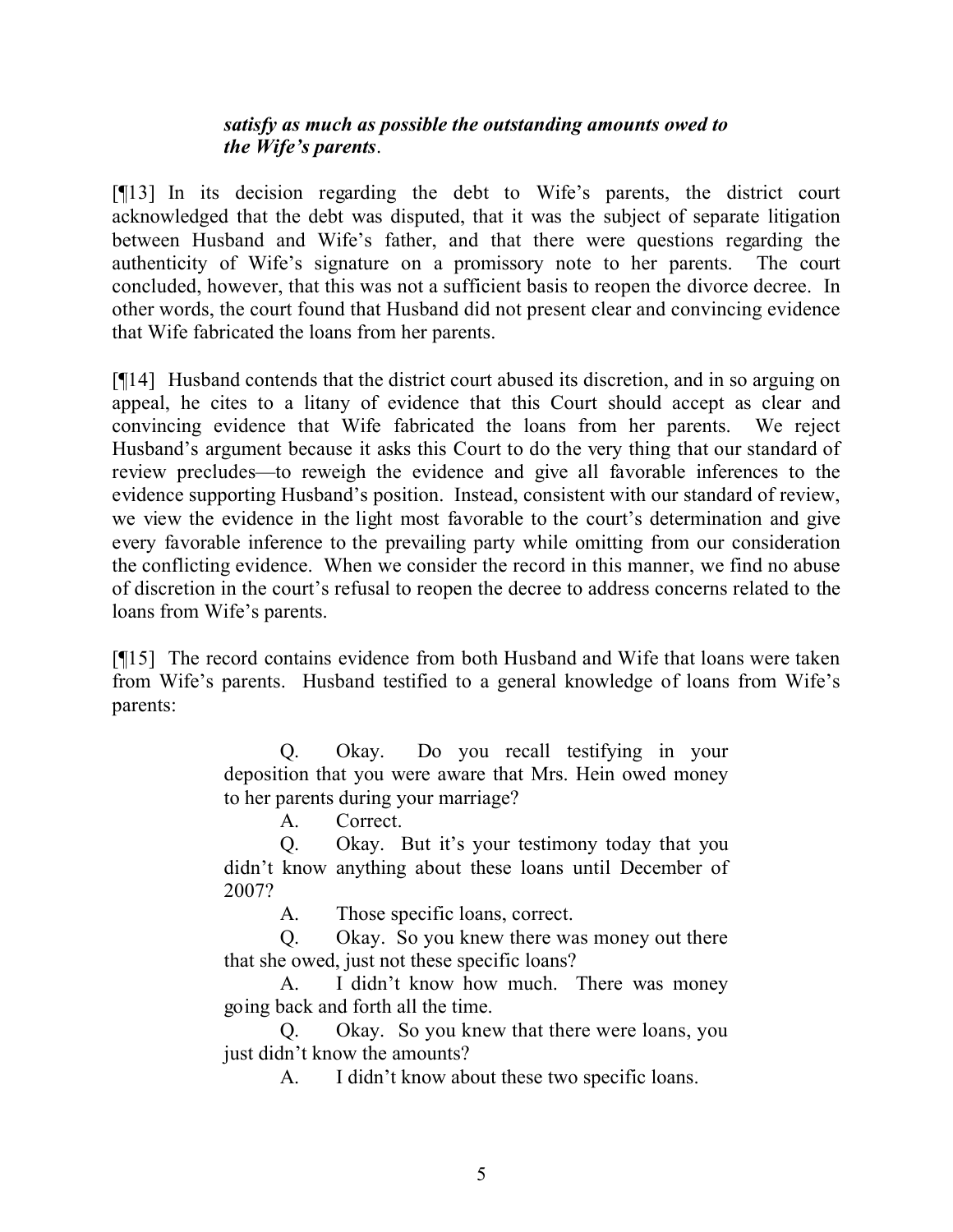[¶16] Wife testified with more specificity about the 2001 and 2003 loans from her parents and the reasons for those loans. She testified that the 2001 loan was for \$40,000.00, and that the 2003 loan was for \$30,000.00, that both she and Husband spoke to her parents when they requested the loans, and that the loans were used to pay off marital debt, including multiple credit card balances. Wife also presented documentary evidence of the loans in the form of a 2001 wire transfer record and a copy of a 2003 deposited check from Wife's parents. Finally, Wife also testified that at her father's request she signed a promissory note for the portion of the debt to her parents for which she had accepted responsibility, and she disputed the expert evidence that the signature on her promissory note was not her own.

[¶17] Wife's father, Bill Wirth, also testified concerning the 2001 and 2003 loans. Mr. Wirth confirmed the amounts of each loan, and he testified that both Husband and Wife asked him for the loans and told him the loans were to pay off debt the couple had accumulated during their marriage. Mr. Wirth further testified that he did not ask for written agreements from Husband and Wife when he originally made the 2001 and 2003 loans, and that he asked for promissory notes from each party only after they separated, due to his concern that the loans would not be repaid. Mr. Wirth testified that Wife provided him a signed promissory note but Husband did not.

[¶18] Considering the evidence the district court had before it, we can find no fault in the court's refusal to reopen the divorce decree to address Husband's claim that Wife fabricated the loans from her parents. Accepting as true the evidence presented by Wife, the prevailing party, we are able to find no abuse of discretion in the court's conclusion that Husband did not present clear and convincing evidence of fraud relating to the debt owed to Wife's parents.

# **B. Loan from Wife's Sister**

[¶19] We next address Husband's contention that the district court should have reopened the divorce decree to address Wife's misrepresentations concerning a loan she claimed to have received from her sister, Sherri Wirth, to pay certain marital debt. In the division of debt between Husband and Wife, Wife agreed to take the \$12,118.00 debt she claimed was owed to her sister for funds borrowed to pay down marital debt. Husband asserts that this allocation of debt to Wife caused him to assume a greater share of the remaining marital debt. He argues this resulted in an unfair and fraudulent allocation of debt to him because the loan was not in fact a loan from Wife's sister and was instead a gift from Wife's then boyfriend and now husband, David Hein. Husband claims that the court abused its discretion when the court found that Wife did in fact misrepresent from whom she received the loan and still denied Husband's petition to reopen. We disagree.

[¶20] Wife did admit in her testimony that she misrepresented the identity of the person from whom she received the \$12,118.00 loan assigned to her in the parties' debt